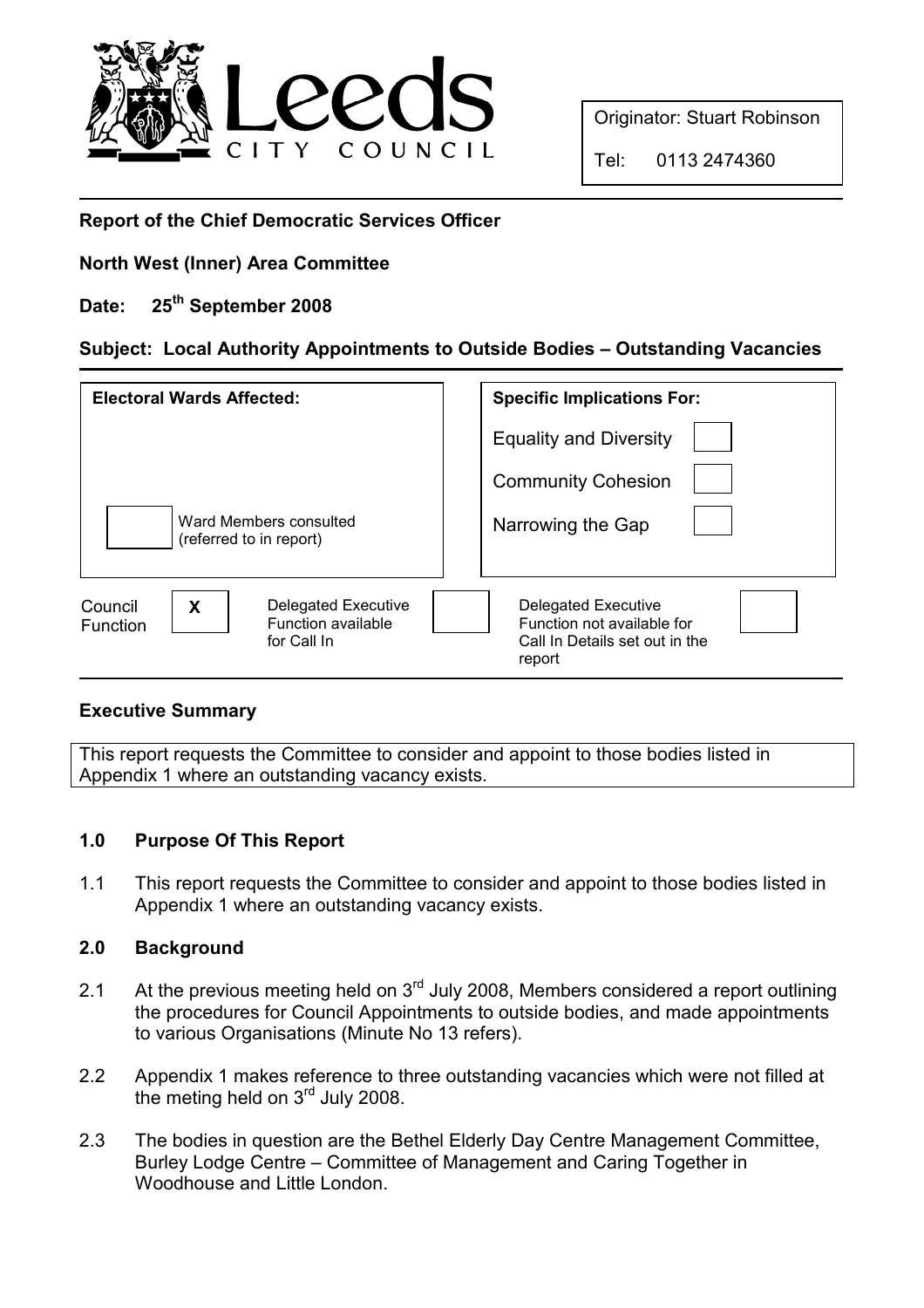### Bethel Elderly Day Centre Management Committee

Bethel Elderly Day Centre is a registered charity, and company limited by guarantee which provides Day Care Services for those within reach of its premises on Victoria Road, Leeds 6, mostly serving those in the Leeds 2, 4, 5, 6, 7 and 8 post code areas.

It was founded in 1992 by Pastor Mabel Parris and the elders of Bethel United Church to provide a centre sensitive to the cultural needs of the elderly of the Caribbean Community in Leeds, but always had a non-discriminatory policy, and presently benefits from a very diverse group of Service Users.

The services currently provided include a cooked meal, assistance with bathing, social activities and gentle exercise sessions.

The current officers of the Management Committee are:-

Dr Doreen Illingworth – Chair Pastor Mabel Parris – Treasurer and Assistant Secretary Ms Amogene Parris – Secretary

This is an annual appointment which has, in the past, been filled by Dr Doreen Illingworth. However at the request Dr Doreen Illingworth, in her capacity as Chair of the Management Committee, she is now requesting the Committee to make an Elected Member appointment to this body.

#### Burley Lodge Centre – Committee of Management

The Burley Lodge Centre originally began in 1981 as a base for advice, information and group activities. The centre was based in two back to back houses, moving to its current building in 1996, The centre has a track record of providing youth work, advice and rooms for hire. In the last five years the Burley Lodge Centre has seen a great increase in activities in response to local consultation, including a counselling service and a community café.

These are annual appointments, and the Council's current representatives for 2008/9 are Councillor Hamilton and Councillor Ewens. There is now a need for the Area Committee to fill an outstanding vacancy on this body for 2008/9. Or alternatively the Area Committee could also recommend to the Member Management Committee that a reduction in appointments be made from three to two in relation to this body.

#### Caring Together in Woodhouse and Little London

Caring together in Woodhouse and Little London is a small registered charity supporting older people living in inner-city Leeds and managed by a voluntary management committee made up of local older people, and representatives of local older people and other representatives of local organisations. They work with volunteers of all ages.